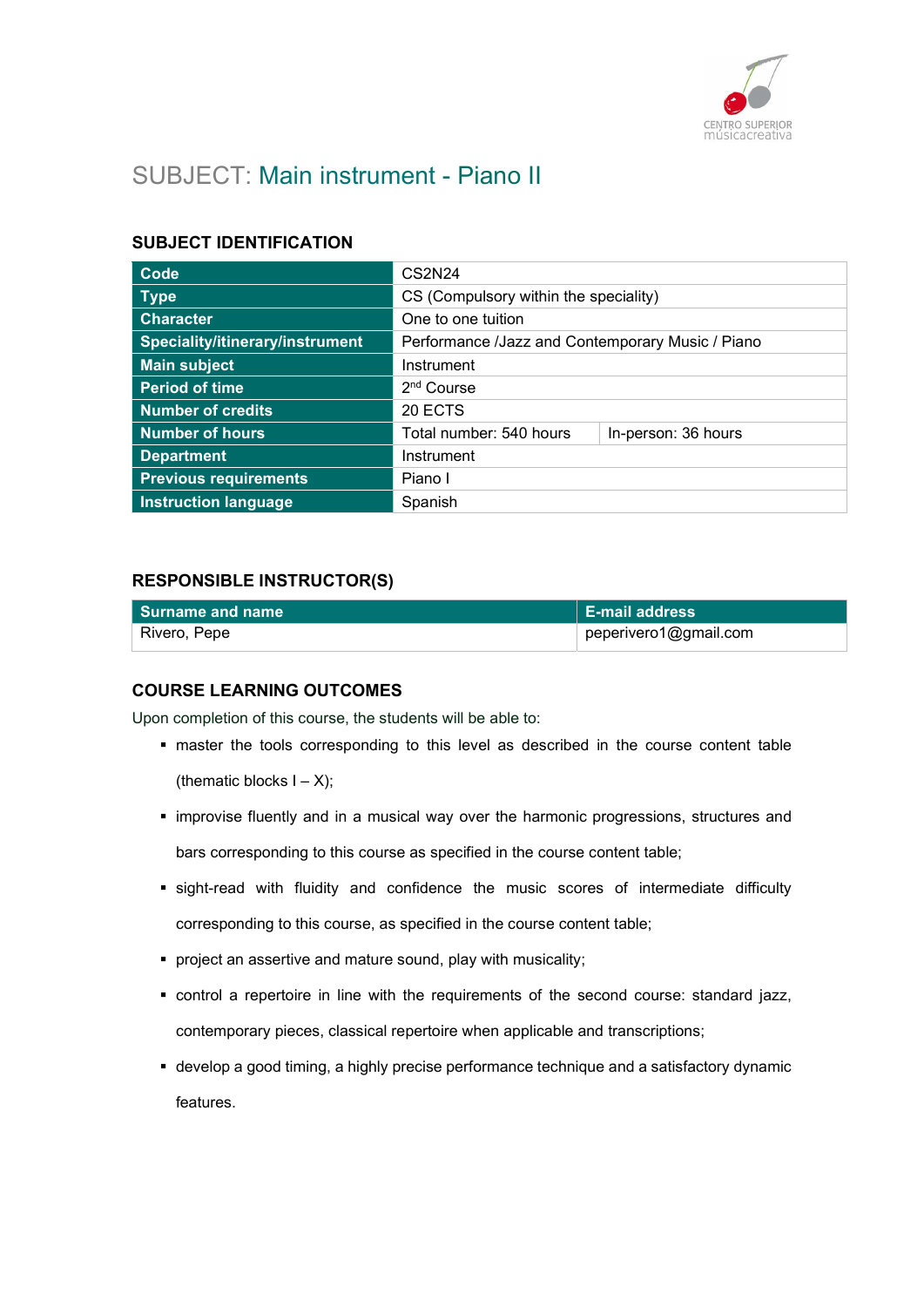

# COURSE CONTENT

| <b>Thematic block</b>                     | <b>Theme/Repertoire</b>                                                                                                              |
|-------------------------------------------|--------------------------------------------------------------------------------------------------------------------------------------|
| I. Scales                                 | Theme 1. Modes of the major scales                                                                                                   |
|                                           | Theme 2. Chord scales: lidiab7, mixolidiab13, mixolidiab9b13,<br>altered                                                             |
|                                           | Theme 3. Intervallic exercises in all the studied scales: 3rd, 4 <sup>th</sup> , 5 <sup>th</sup> ,<br>$6^{th}$ , $7^{th}$ , $8^{th}$ |
|                                           | Theme 1. Triads: major, minor, augmented, diminished, sus4,<br>majb5 (open voicing, any inversion)                                   |
| II. Chords                                | Theme 2. Four-part chords: maj7, min7, min6, min7b5; °7, 7, 7sus4,<br>voicings drop 2, all the inversions.                           |
|                                           | Theme 3. Four-part chords: maj7, min7, min6, 7, min7b5, 7sus4, °7<br>- drop 3 voicings, all the inversions.                          |
| III. Arpeggios                            | Theme 1. Triads (all inversions): major, minor, augmented,<br>diminished, sus4                                                       |
|                                           | Theme 2. 4-part chords: maj7, m7, m7b5, dim7, 7, 7sus4, m6 in two<br>octaves in 8th notes. Minimum quarter note = 120 bpm.           |
|                                           | Theme 3. Arpeggios sequences by circles of fifths, descending.                                                                       |
| IV. Basic harmonic<br>progressions        | Theme 1. Minor and major cliché lines; I VI II V in major and minor<br>keys with Drop2 y voice conduction (all the keys).            |
|                                           | Theme 2. Jazz blues, rhythm changes with the correct voice<br>conduction.                                                            |
|                                           | Theme 1. Technical studies performance: melodic resources,<br>comping.                                                               |
| V. Repertoire performance                 | Theme 2. Standards performance, bebop, contemporary music<br>pieces.                                                                 |
|                                           | Theme 3. Performance of melodies/solo transcriptions                                                                                 |
|                                           | Theme 4. Preparation of the final recital                                                                                            |
| VI. - Melodic resources,<br>improvisation | Theme 1. Melodic improvisation. Resources to alter dominant<br>chords                                                                |
|                                           | Theme 2. Turnarounds                                                                                                                 |
|                                           | Theme 3. Blues structure and phrasing II: Parker Blues                                                                               |
|                                           | Theme 4. Rhythm Changes                                                                                                              |
|                                           | Theme 5. Chromatic approximations                                                                                                    |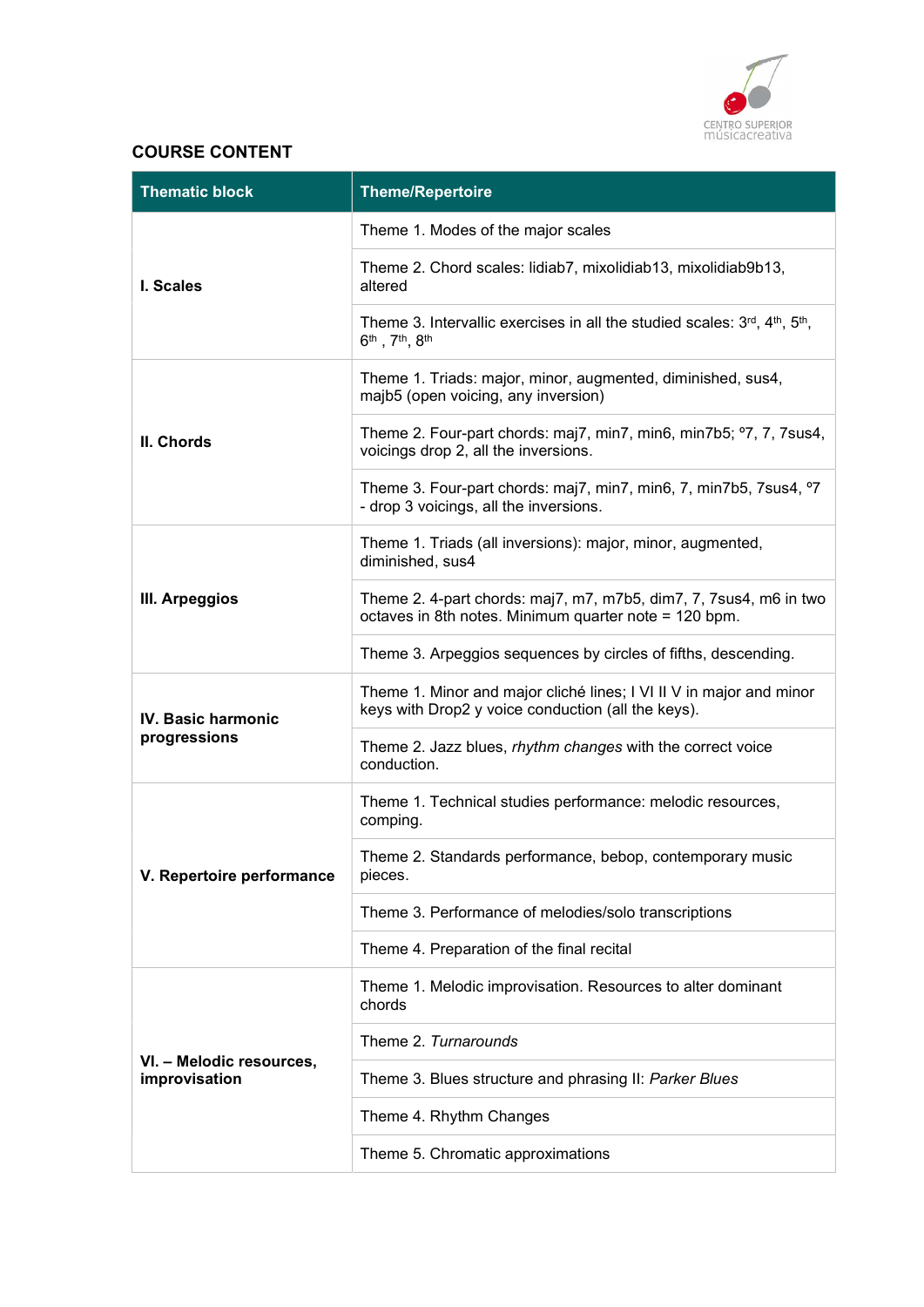

| VII. - Reading                                  | Melodic harmonic and rhythmic reading sight-reading practice.          |
|-------------------------------------------------|------------------------------------------------------------------------|
|                                                 | Theme 1. Relation between scale and chord when playing and<br>singing. |
| VIII. Ear training applied to<br>the instrument | Theme 2. Transcriptions                                                |
|                                                 | Theme 3. Harmonic progressions intervallic memorization                |
|                                                 | Theme 1. Study of pieces in chord melody                               |
| IX. Chord Melody                                | Theme 2. Re-harmonization                                              |
| IX. Chord Melody                                | Composition of themes using the basic harmonic progressions            |

# STUDENT´S STUDY HOURS PLANNING

| <b>Activity type</b>                                           | <b>Total hours</b>   |
|----------------------------------------------------------------|----------------------|
| <b>Theoretic activities</b>                                    | 5 hours              |
| <b>Practice activities</b>                                     | 25 hours             |
| Other mandatory training activities (seminars, workshops etc.) | 4 hours              |
| <b>Test taking</b>                                             | 2 hours              |
| <b>Student self-study hours</b>                                | 484 hours            |
| <b>Practice preparation</b>                                    | 20 hours             |
| <b>Total study hours</b>                                       | $36+504 = 540$ hours |

### **METHODOLOGY**

| <b>Theoretical activities</b>                                                | Theoretical/conceptual explanations and analysis of different<br>examples coming from all the most relevant music styles.                                                                        |
|------------------------------------------------------------------------------|--------------------------------------------------------------------------------------------------------------------------------------------------------------------------------------------------|
| <b>Practical activities</b>                                                  | Practical application of what has been studied in class through<br>transcriptions, collective group intonation, performance with<br>instrument, sight-reading, rhythms and melodies composition. |
| <b>Other training mandatory</b><br>activities (workshops,<br>seminars, etc.) | Meet the Artists (MTA) sessions, concerts, rehearsals etc.                                                                                                                                       |

# ASSESSMENT TOOLS

| Theoretical activities | Participation: The students must actively participate in class, proving<br>interest and/or understanding of the content covered.<br>Continuous evaluation: The students must fulfil the requested |
|------------------------|---------------------------------------------------------------------------------------------------------------------------------------------------------------------------------------------------|
|                        | assignments during the whole academic course, proving research                                                                                                                                    |
|                        | ability and practice synthesis skills concerning theoretical concepts<br>linked to the performance.                                                                                               |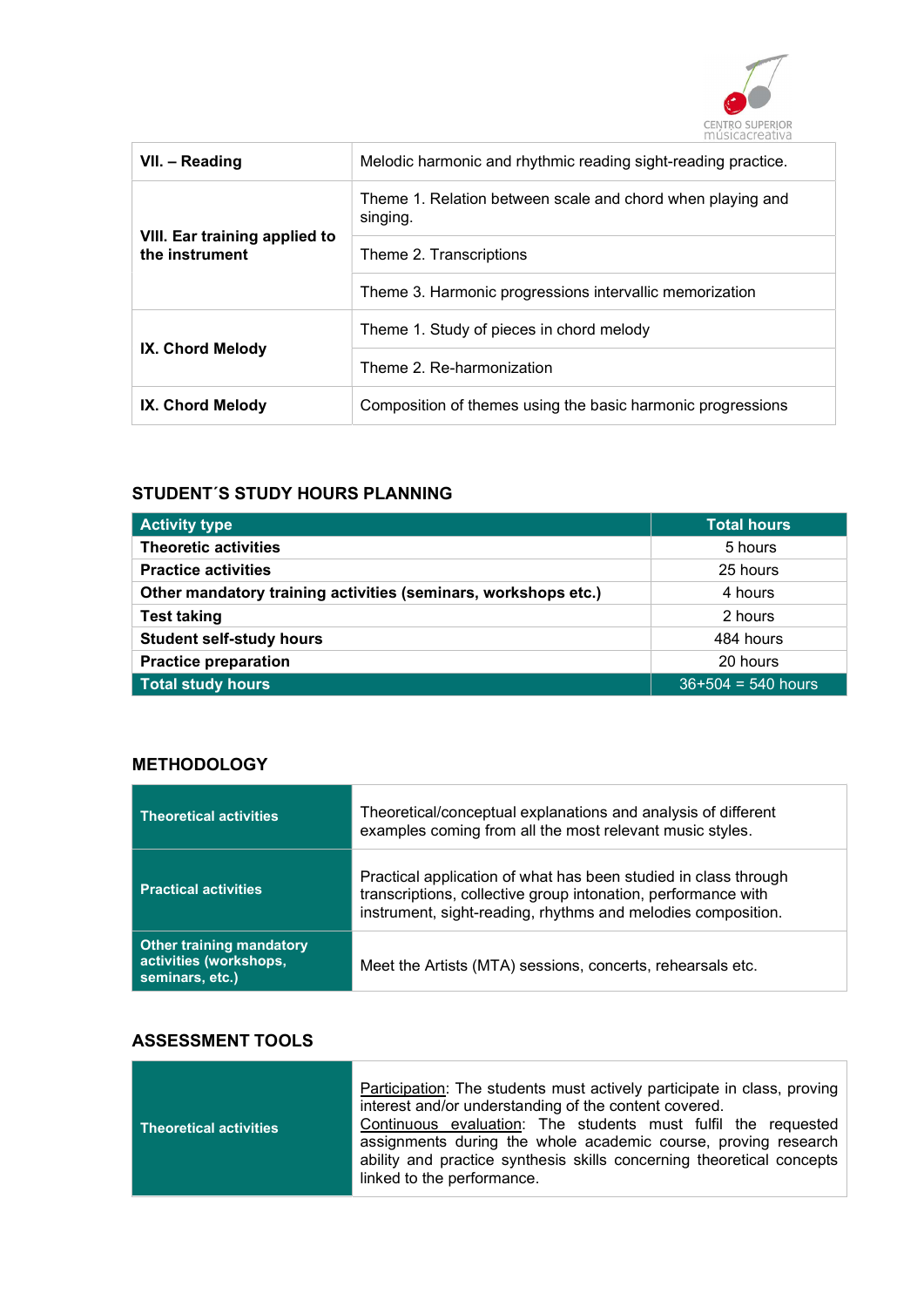

| <b>Practical activities</b> | Participation: The students must actively participate in class, proving<br>interest and/or understanding of the content covered.<br>Continuous evaluation: The students must fulfil the requested practical<br>assignments during the whole academic course based on to team-<br>work dynamics and also prove writing and oral skills, beside<br>performing skills.<br>Performance exams: The students must take at least two exams<br>during the academic course in order to show the practical skills<br>acquired and the practical assimilation of the course contents,<br>following the tests instructions. |
|-----------------------------|-----------------------------------------------------------------------------------------------------------------------------------------------------------------------------------------------------------------------------------------------------------------------------------------------------------------------------------------------------------------------------------------------------------------------------------------------------------------------------------------------------------------------------------------------------------------------------------------------------------------|
| Other educational mandatory | Participation: The students must actively participate in the different                                                                                                                                                                                                                                                                                                                                                                                                                                                                                                                                          |
| activities (workshops,      | relevant events as considered by the instructor or by the degree                                                                                                                                                                                                                                                                                                                                                                                                                                                                                                                                                |
| seminars, etc.)             | coordinators.                                                                                                                                                                                                                                                                                                                                                                                                                                                                                                                                                                                                   |

# ASSESSMENT CRITERIA

| <b>Theoretical activities</b>                                                | To reasonably apply a conceptual/theoretical framework to the<br>performance and analyse consequently examples from the most<br>relevant music styles and the corresponding performing techniques.                                                |
|------------------------------------------------------------------------------|---------------------------------------------------------------------------------------------------------------------------------------------------------------------------------------------------------------------------------------------------|
| <b>Practical activities</b>                                                  | To prove technical and performing skills through performing tests and<br>through technical, sight-reading and improvisation exercises that will<br>enable the identification of problematics and the improvement and<br>development of new tools. |
| <b>Other training mandatory</b><br>activities (workshops,<br>seminars, etc.) | To attend and participate in the relevant events for their education<br>(Meet the artists sessions, invited professors sessions, concerts and<br>rehearsals)                                                                                      |

# GRADE DETERMINATION SYSTEM

# Grade determination system in continuous assessment

|                       | Grade percentage |
|-----------------------|------------------|
| Continuous assessment | 20%              |
| Mid-term exam         | 30%              |
| Final exam            | 50%              |
| Total                 | 100%             |

# Grade determination system in cases of loss of continuous assessment right

|            | <b>Grade percentage</b> |
|------------|-------------------------|
| Final exam | 80%                     |
| Total      | 80%                     |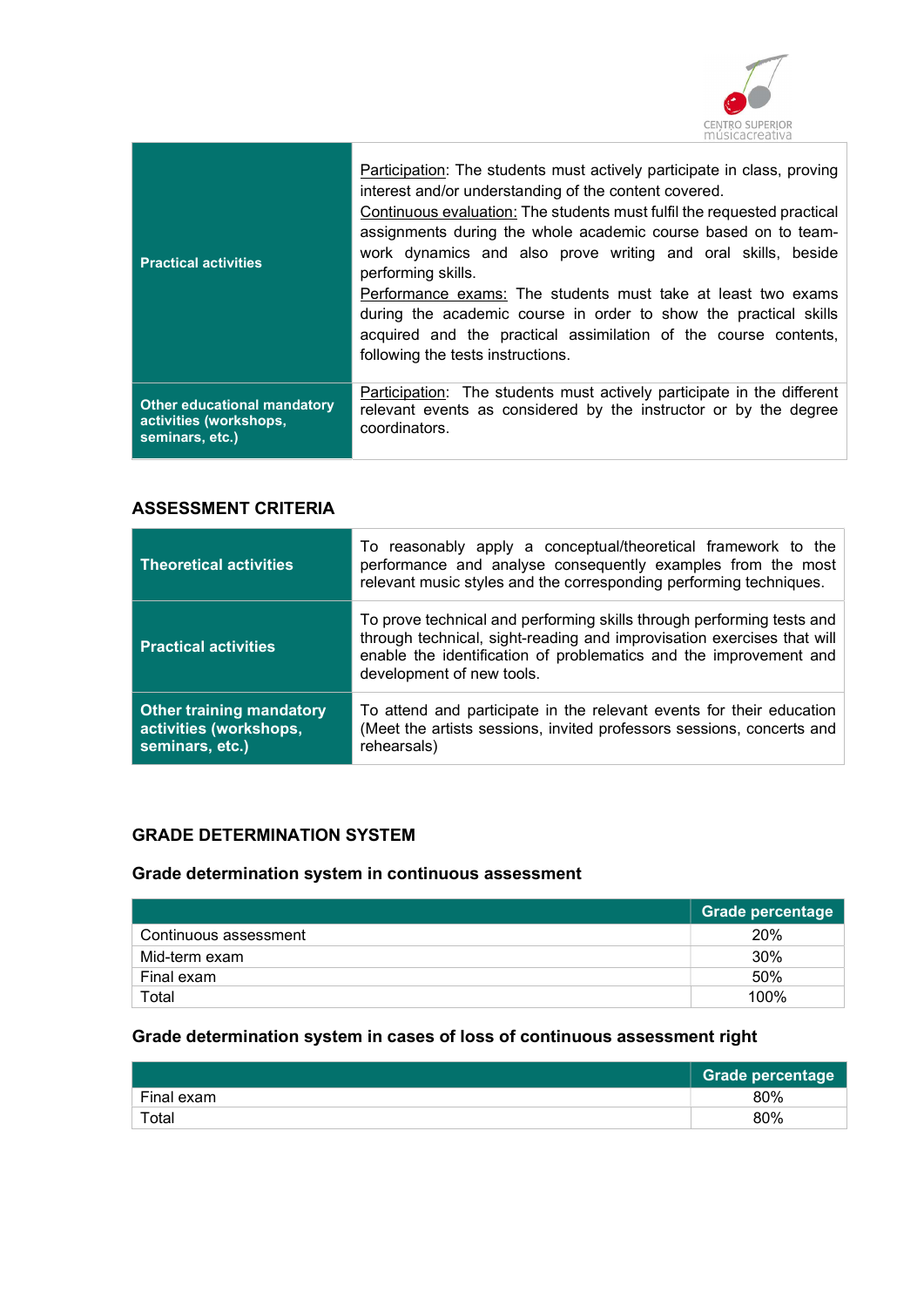

## Grade determination system for the extraordinary assessment call

|             | <b>Grade percentage</b> |
|-------------|-------------------------|
| Retake exam | 100%                    |
| Total       | 100%                    |

#### Grade determination system for students with disabilities

In principle, the grade determination system for students with disabilities will be carried out following the criteria set for the rest of the students, ensuring equal opportunities and conditions for all the students. However, if necessary, the instructor in charge will take into account the type of disability of the concerned student. Should the situation apply, the assessment conditions will be adapted in accordance to the limitations of the corresponding disability.

These considerations will be established once the concerned student enrols in the corresponding courses. For the official records, the student and/or the student representative will be requested to present the corresponding disability report for the official accreditation.

|                       | <b>Grade percentage</b> |
|-----------------------|-------------------------|
| Continuous evaluation | 20%                     |
| Mid-term exam         | 30%                     |
| Final exam            | 50%                     |
| Total                 | 100%                    |

# RESOURCES AND BIBLIOGRAPHY

### Online Campus https://musicacreativa.classlife.education/

#### Bibliografía general

| <b>Tittle</b>    | The Jazz Piano Solos of Red Garland          |
|------------------|----------------------------------------------|
| <b>Author</b>    | <b>Tony Genge</b>                            |
| <b>Publisher</b> | Houston Publishing                           |
|                  |                                              |
| <b>Tittle</b>    | <b>Tommy Flanagan Collection</b>             |
| <b>Author</b>    | Tommy Flanagan                               |
| <b>Publisher</b> | Hal Leonard                                  |
|                  |                                              |
| <b>Tittle</b>    | Art Tatum Transcriptions                     |
| <b>Author</b>    | <b>Bill Evans plays Solos Transcriptions</b> |
| <b>Publisher</b> | Thelonious Monk Piano Collection             |

| l Tittle    | <b>Thelonious Monk Transcriptions</b> |
|-------------|---------------------------------------|
| l Author    | -                                     |
| l Publisher | Hal Leonard                           |